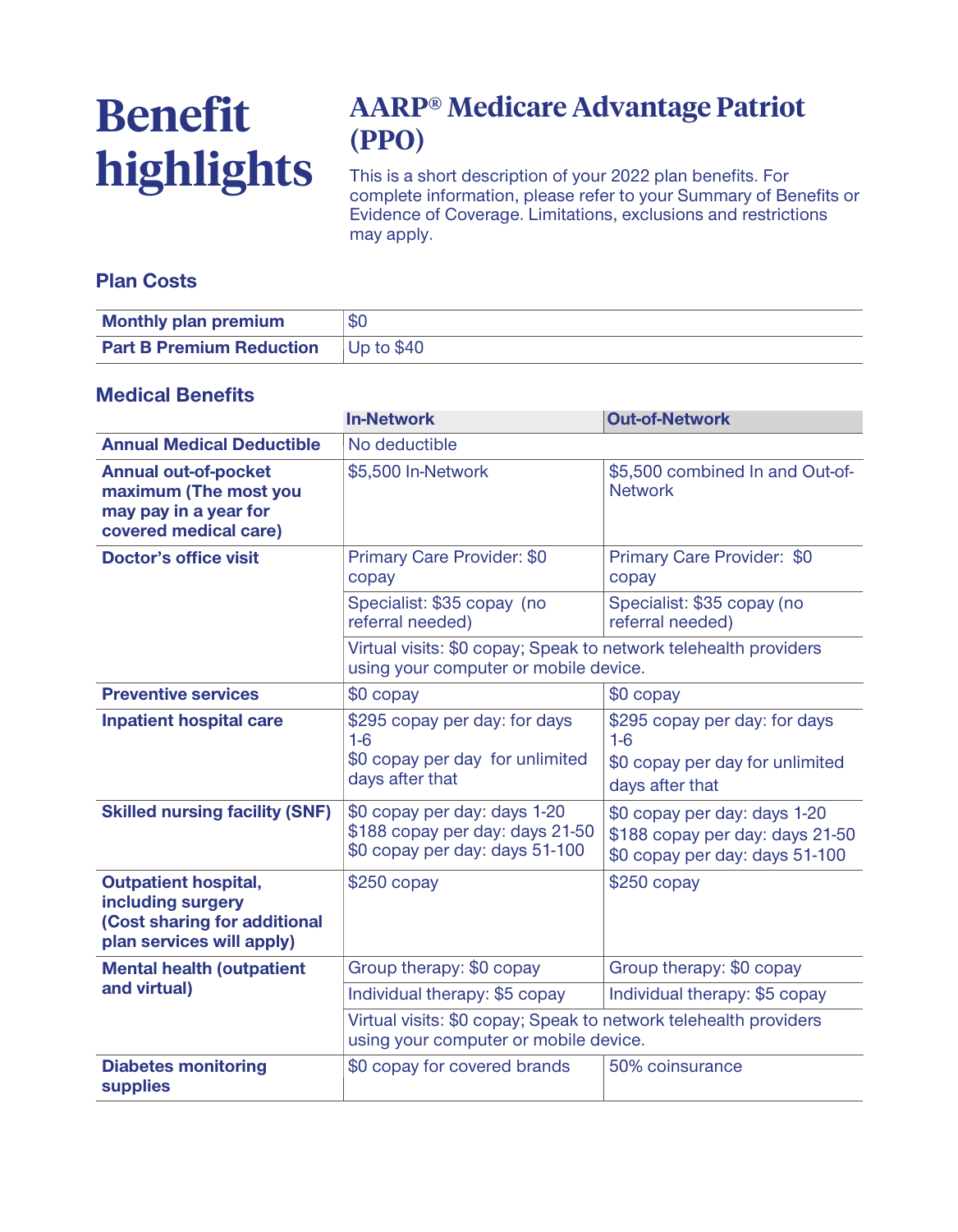## **Medical Benefits**

|                                                                     | <b>In-Network</b>                                                                                 | <b>Out-of-Network</b>         |
|---------------------------------------------------------------------|---------------------------------------------------------------------------------------------------|-------------------------------|
| <b>Diagnostic radiology</b><br>services (such as MRIs, CT<br>scans) | $$150$ copay                                                                                      | $$150$ copay                  |
| <b>Diagnostic tests and</b><br>procedures (non-<br>radiological)    | \$25 copay                                                                                        | \$25 copay                    |
| <b>Lab services</b>                                                 | \$0 copay                                                                                         | \$0 copay                     |
| <b>Outpatient x-rays</b>                                            | $$15$ copay                                                                                       | $$15$ copay                   |
| <b>Ambulance</b>                                                    | \$250 copay for ground or air                                                                     | \$250 copay for ground or air |
| <b>Emergency care</b>                                               | \$90 copay (\$0 copay for emergency care outside the United<br>States) per visit                  |                               |
| <b>Urgently needed services</b>                                     | \$40 copay (\$0 copay for urgently needed services outside the<br><b>United States) per visit</b> |                               |

## **Benefits and Services Beyond Original Medicare**

|                               | <b>In-Network</b>                                                                                                                                                                                  | <b>Out-of-Network</b>                                    |
|-------------------------------|----------------------------------------------------------------------------------------------------------------------------------------------------------------------------------------------------|----------------------------------------------------------|
| <b>Routine physical</b>       | \$0 copay; 1 per year*                                                                                                                                                                             | \$0 copay; 1 per year*                                   |
| <b>Routine eye exams</b>      | \$0 copay; 1 every year*                                                                                                                                                                           | \$0 copay; 1 every year*                                 |
| <b>Routine eyewear</b>        | \$0 copay; up to \$200 every year for frames or contact lenses<br>through UnitedHealthcare Vision. Standard single, bifocal, trifocal,<br>or progressive lenses are covered in full.*              |                                                          |
|                               | Home delivered eyewear available nationwide through<br>UnitedHealthcare Vision (select products only).                                                                                             |                                                          |
| <b>Dental - preventive</b>    | \$0 copay for exams, cleanings,<br>x-rays, and fluoride*                                                                                                                                           | \$0 copay for exams, cleanings,<br>x-rays, and fluoride* |
| <b>Dental - comprehensive</b> | \$0 copay for comprehensive<br>dental services*                                                                                                                                                    | \$0 copay for comprehensive<br>dental services*          |
| <b>Dental - benefit limit</b> | \$2,500 combined limit on all covered dental services*<br>If you choose to see an out-of-network dentist you might be billed<br>more, even for services listed as \$0 copay                        |                                                          |
| <b>Hearing - routine exam</b> | \$0 copay; 1 per year*                                                                                                                                                                             | \$35 copay; 1 per year*                                  |
| <b>Hearing aids</b>           | \$375 - \$1,425 copay for each hearing aid provided through<br>UnitedHealthcare Hearing, up to 2 hearing aids every year.*<br>Includes hearing aids delivered directly to you with virtual follow- |                                                          |
|                               | up care through Right2You (select models), offered only by<br>UnitedHealthcare Hearing.                                                                                                            |                                                          |
| <b>Fitness program</b>        | Renew Active fitness membership, classes and online brain<br>exercises at no cost to you.                                                                                                          |                                                          |
| <b>Foot care - routine</b>    | \$35 copay; 6 visits per year*                                                                                                                                                                     | \$35 copay; 6 visits per year*                           |